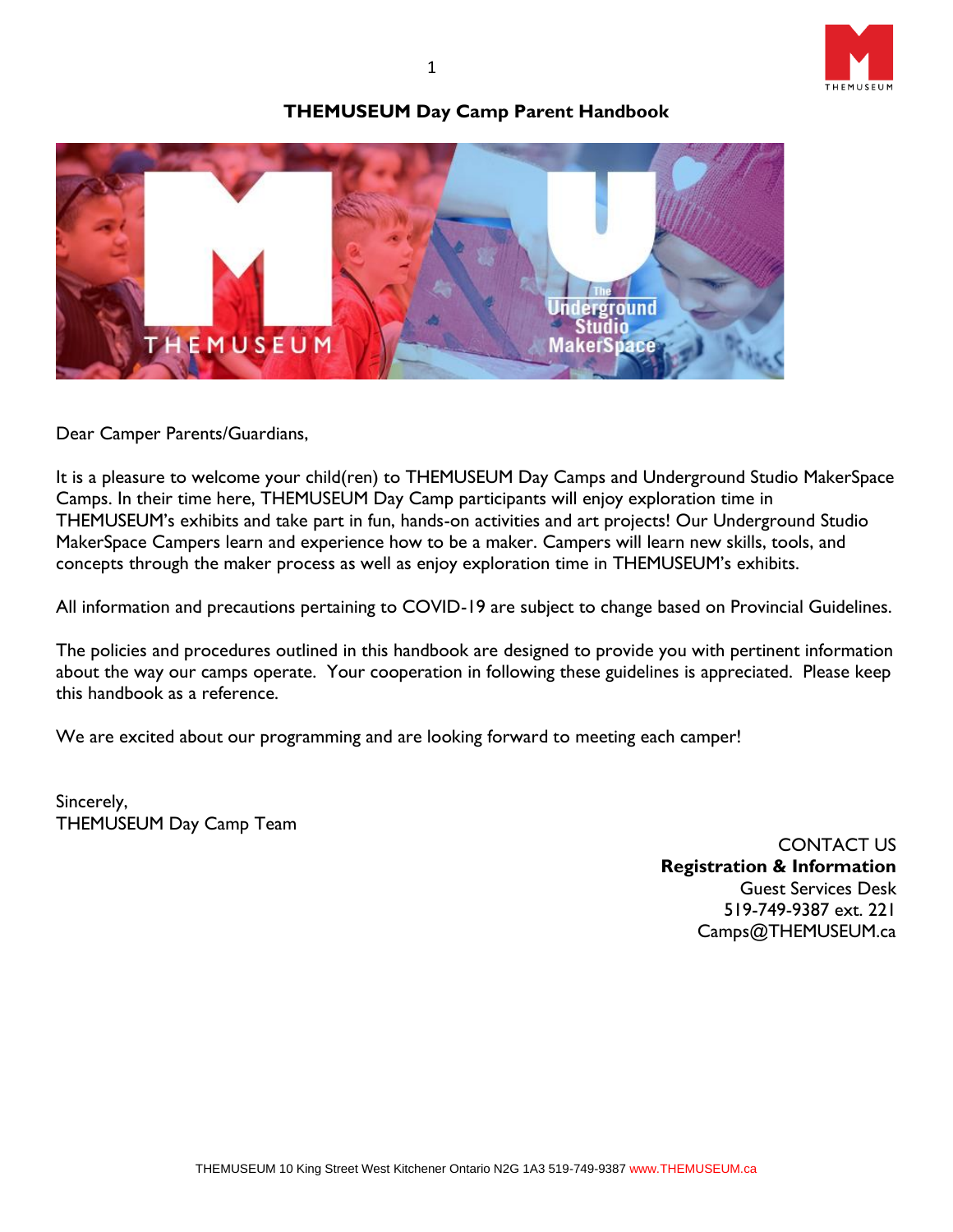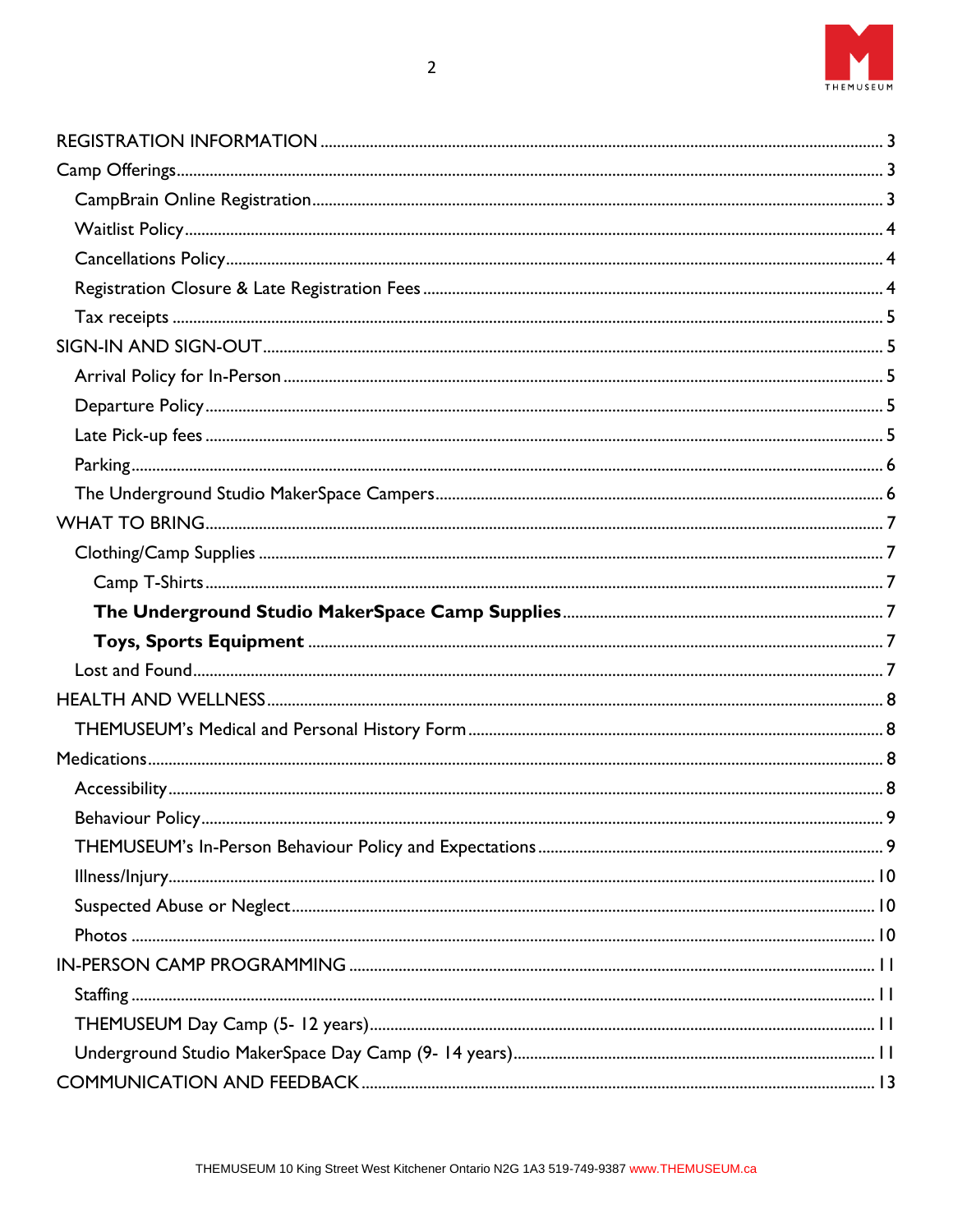

## <span id="page-2-0"></span>**REGISTRATION INFORMATION**

### <span id="page-2-1"></span>**Camp Offerings**

THEMUSEUM offers camps for school breaks throughout the year. Such school breaks include all WRDSB PD Days & Easter Monday, Winter Break, March Break and Summer Break. Due to the ongoing pandemic, this year THEMUSEUM is offering the following camps:

- Nine weeks of **In-Person** Day Camps for children between the ages of 5-12 years.
- Seven weeks of **In-Person** Underground Studio MakerSpace Camps for children between the ages of 9 – 14 years.

#### **THEMUSEUM Day Camps In-person Registration Fees**

|                      | <b>THEMUSEUM MEMBERS</b> | <b>NON-MEMBERS</b> |
|----------------------|--------------------------|--------------------|
| <b>PD</b> Days       | \$47.00                  | \$52.00            |
| $_1$ Week-long Camps | \$205.00                 | \$230.00           |

### **The Underground Studio MakerSpace Registration Fees**

|                        | <b>THEMUSEUM MEMBERS</b> | <b>NON-MEMBERS</b> |
|------------------------|--------------------------|--------------------|
| <b>PD</b> Days         | \$52.00                  | \$57.00            |
| <b>Week-long Camps</b> | \$245.00                 | \$275.0            |

THEMUSEUM accepts registrations on a first come-first served basis. If the camp is at capacity, you may sign up for the waitlist. Registration for THEMUSEUM Day Camps, will close **five days** before the camp date. The Underground Studio MakerSpace camps close registration **seven days** before. This is to allow sufficient time to prepare materials/supply kits. THEMUSEUM and The Underground Studio MakerSpace are not responsible for late, lost, broken or stolen items.

## <span id="page-2-2"></span>**CampBrain Online Registration**



CampBrain is an online software specifically designed to process and manage camp registrations. This intuitive and easy-to-use system will make it easier for you to register your child for THEMUSEUM's camps by saving your account information from season to season.

To register your child(ren) for any of our camps please click the CampBrain Registration link and follow the instructions below:

- 1. Log in to your account or sign-up as a new user.
- 2. Create profiles for each child that you'd like to register for camp and indicate your membership status
- 3. Select the camps you'd like to enrol in and add them to your cart.
- 4. Complete the necessary forms and submit credit card payment.

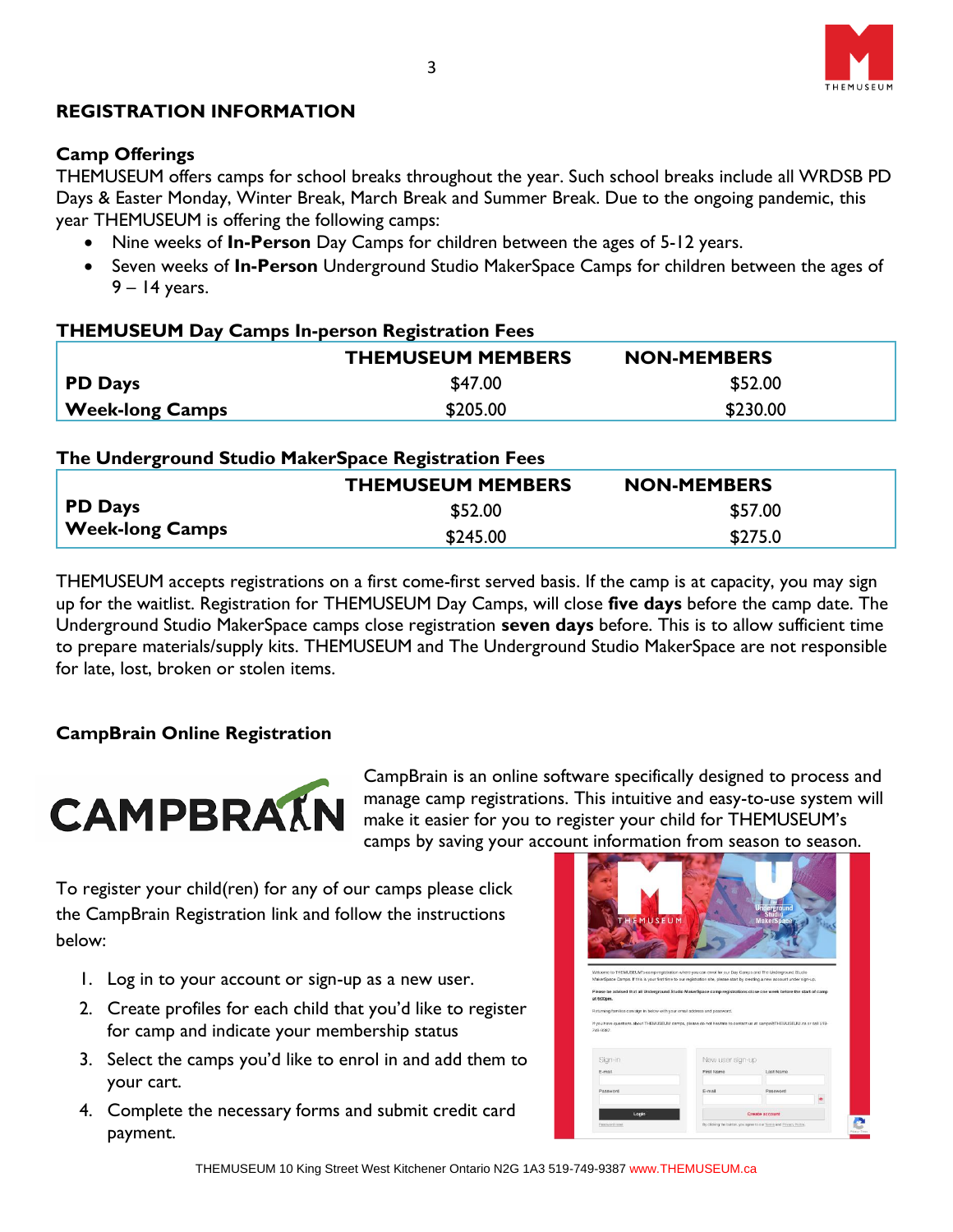

5. Review your confirmation email for further details and a copy of your tax receipt.

First-time registration will take approximately 20 minutes. Forms need only to be completed once per season. They will auto-populate from previous seasons but can be updated when enrolling for a new season.

### *Additional Information:*

- If you have trouble with the registration process please review our FAQ document.
- You may make updates to your household information at any time. Any changes to your child(ren)'s medical and personal history must be completed by our staff and all requests must be sent via email (see the [Communications and Feedback](#page-12-0) section of the manual).
- Your child is not officially registered for camp until you receive an email confirmation. Please check your junk mail or spam folders for this important email. Please be sure to read the email carefully, particularly if registering for multiple camps and have also selected the waitlist. You may be enrolled in one of the camps you were hoping for.
- The [Camps@THEMUSEUM.ca](mailto:Camps@THEMUSEUM.ca) email address is monitored from **on weekdays** (our [Hours of](https://themuseum.ca/plan-your-visit/)  [Operations\)](https://themuseum.ca/plan-your-visit/) during the school year. **Please expect longer wait times for replies during our peak seasons.**

### <span id="page-3-0"></span>**Waitlist Policy**

THEMUSEUM will contact parents and guardians on the waitlist as soon as spots become available. Families have 24 hours to accept the camp spot or the spot will go to the next family in line.

### <span id="page-3-1"></span>**Cancellations Policy**

Cancellations must be received prior to the start of camp to receive a 90% refund of the total cost. The 10% Administration Charge covers administrative time and credit card fees. Free transfers are available to another date/camp dependent on availability. Any requests for camp cancellations or transfers must be emailed to Camps@THEMUSEUM.ca with the subject line: "Camp Cancellation – Camper's Name"

Reservations cancelled prior to the charge date will not incur the 10% Administration Charge.

### **COVID-19 Payment and Registration amendments**



Due to the changing provincial guidelines, there is a possibility our camps will need to be changed. We will keep camp parents informed as soon as possible on any changes that we will need to make with the future of THEMUSEUM and The Underground Studio MakerSpace Camps.

THEMUSEUM reserves the right to cancel a camp due to low enrolment or a positive COVID-19 test result among campers or staff. At which time parents/guardians are encouraged to transfer their child(ren) to another camp date or can request a full refund.

### <span id="page-3-2"></span>**Registration Closure & Late Registration Fees**

To ensure that we have adequate staffing and supplies for each camp, THEMUSEUM Day Camps close at 5:00pm five days before the start of camp while The Underground Studio MakerSpace camp registration closes at 5:00 pm seven days before the start of camp.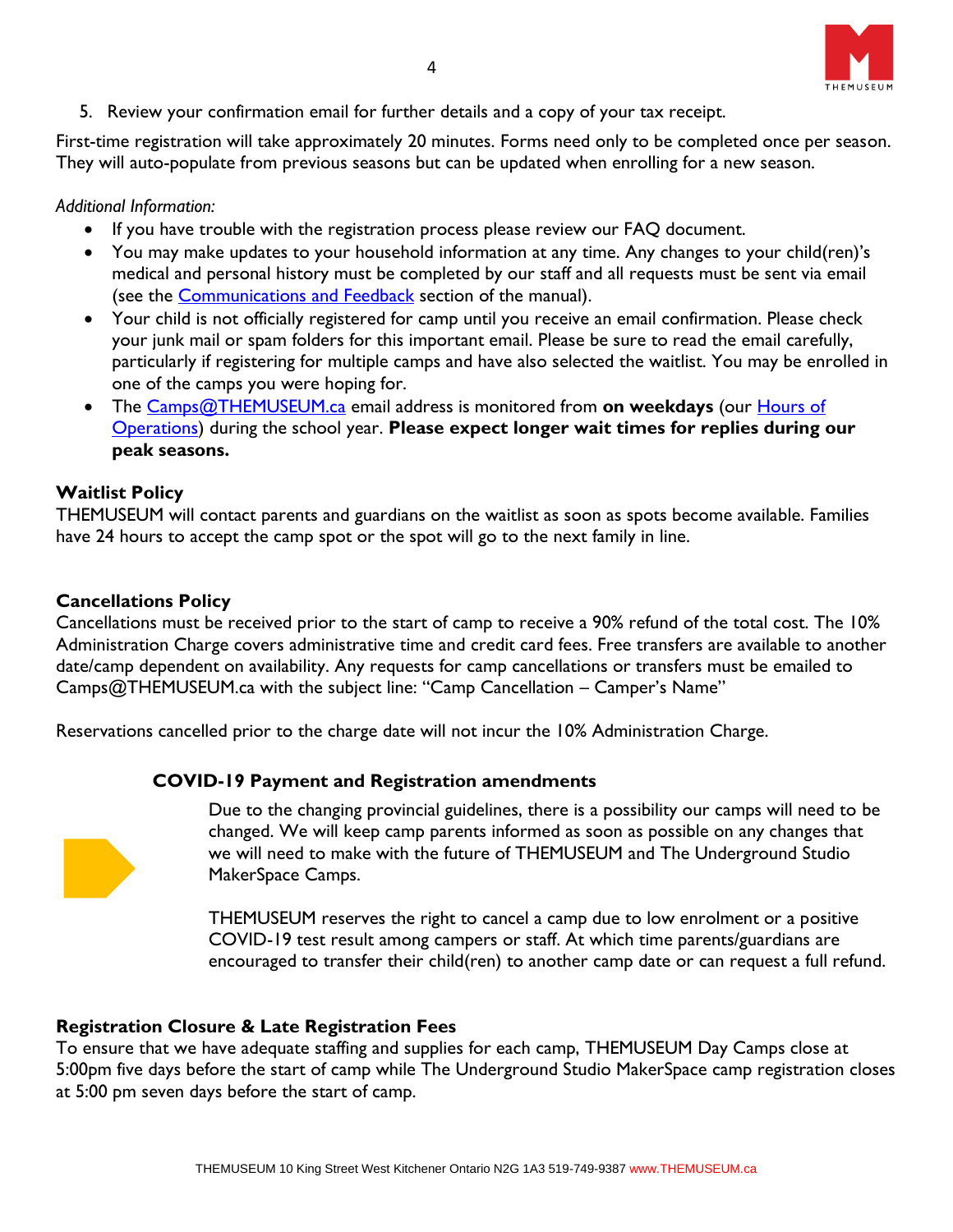

## <span id="page-4-0"></span>**Tax receipts**

Tax receipts for all camp registrations from 2019 onward are emailed to you at the time of booking and are also available through your CampBrain Profile. The document listed as "Household Account Statement" will act as your tax receipt.

If you require a Tax Receipt for camp registrations before Camp 2019, please email us at [Camps@THEMUSEUM.ca](mailto:Camps@THEMUSEUM.ca) and include the following information:

- Your child's full name
- Your child's date of birth
- The year(s) that your children were registered for our camps
- The camp season(s) (i.e. PD Day, Winter Break, March Break or Summer)
- The session(s) or dates of your registration

Requests for Tax Receipts can take 5-10 business days to process. Calling our Guest Services desk will **not** expedite the process.

# <span id="page-4-1"></span>**SIGN-IN AND SIGN-OUT**

## <span id="page-4-2"></span>**Arrival Policy for In-Person**

- All campers should be dropped off at THEMUSEUM's front entrance each morning between 8:00 am and 9:00 am and **must be signed in each day at the designated sign-in station by their parent/guardian or Additional Authorized Pick-up (adult, aged 18+). Exceptions are available for Underground Studio MakerSpace Campers who are 14 years old (see below).**
- If you arrive after check-in time, ask the Guest Services personnel to contact camp staff to meet your child and take them to their group. Please note, there may be a longer wait time when dropping campers off after the designated sign-in time. When possible, please note your late arrival in advance.

## <span id="page-4-3"></span>**Departure Policy**

- Camp concludes each day at 4:00 pm. All campers must be signed out each day at the designated sign out desk.
- All campers must be signed out by a parent or a person approved by the parent and indicated in the Authorized Additional Pick-up section of the registration form.
- If you arrive prior to the designated sign-out time, ask the Guest Services personnel to contact camp staff. Please note, there may be a longer wait time when picking up campers before the designated sign-out time.
- Extended supervision is available from 4:00 pm to 5:30 pm each day of camp at no additional charge.

<span id="page-4-4"></span>Pick-up after 5:30 pm will incur late fees of \$25 for the first 15 minutes (i.e. 5:30 – 5:45 pm) and \$5 for every additional 15 minutes or part thereafter.

For security, THEMUSEUM's doors automatically lock at 5:30 pm. If you arrive after this time, you must use a buzzer to call in and be let into the building.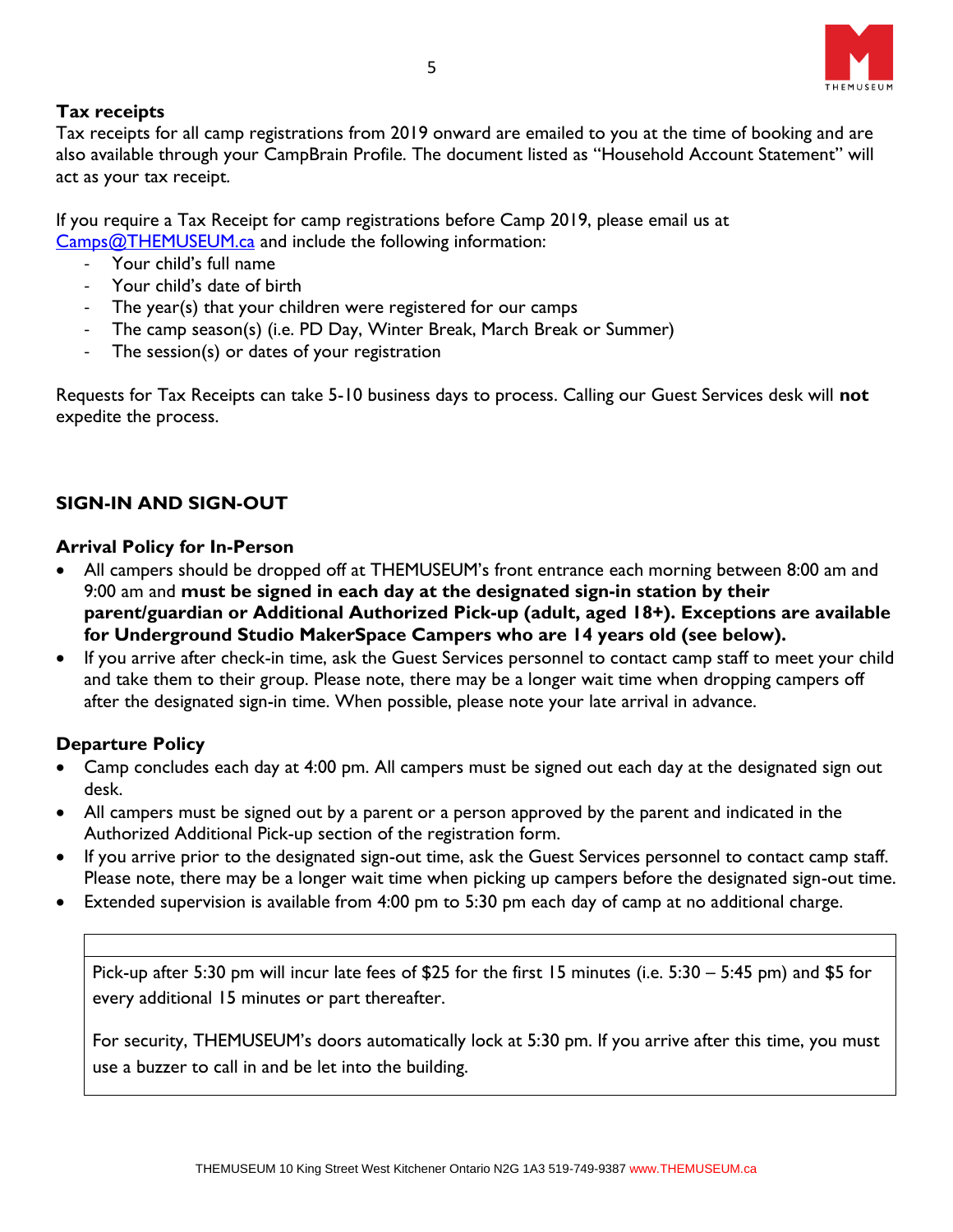

# <span id="page-5-0"></span>**Parking**

- There is free 2-hour street parking on King Street that you may use when dropping off campers.
- The Duke and Ontario Municipal parking garage is free if you are parked less than 15 minutes. The entrance to THEMUSEUM is on the P2 level of the garage.
- Please do not park in the bus-loading zone at the front of the building when dropping off children. THEMUSEUM is not responsible for any parking tickets that parents may receive.



### <span id="page-5-1"></span>**The Underground Studio MakerSpace Campers**

• Campers 14 years of age or older will be permitted to sign themselves in and out of Day Camp as long as parents/guardians submit the "Self Sign-Out" form in their CampBrain registration. **Campers are not to be dropped off and "sign themselves" in unless they are 14 years of age. No exceptions.**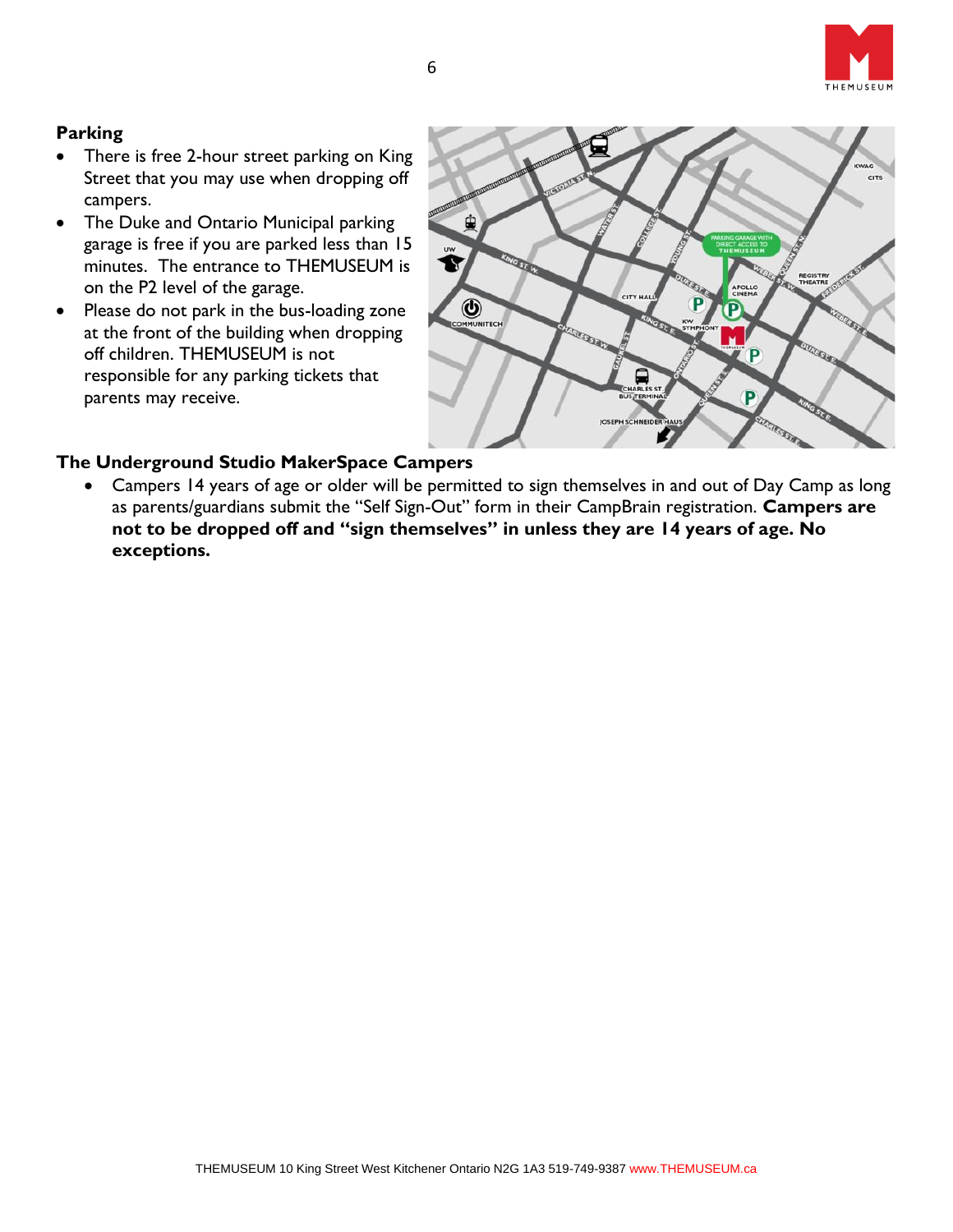

# <span id="page-6-0"></span>**WHAT TO BRING**

### <span id="page-6-1"></span>**Clothing/Camp Supplies**

- Some camp activities will be messy or involve physical activity. Campers should wear comfortable clothing and closed-toe shoes. In the interest of safety, please do not send your child to camp with flipflops. If your child comes to The Underground Studio MakerSpace Camp in open-toed footwear, they may not be able to participate in certain activities.
- Please pack a change of clothing if your child is 6 years old or younger or if your child is prone to bathroom accidents. THEMUSEUM cannot guarantee that an extra change of clothes will be available for your child.
- Camp Leaders will make every effort to be sure campers do not lose items. However, THEMUSEUM does not assume responsibility for any lost or stolen items.
- Depending on COVID-19 restrictions and guidelines, we ask that campers bring 2 spare face masks to camp in case of emergencies.

<span id="page-6-2"></span>Camp T-Shirts

- Campers registered for a full-week of THEMUSEUM's Day Camp (Ages 5-12) will receive a complimentary THEMUSEUM Day Camp t-shirt (up to 2 per season). Please send your child(ren) to camp wearing their camp t-shirt.
- If you wish, you may purchase camp T-shirt when you register for camp sessions on CampBrain.
- **The Underground Studio MakerSpace Campers do not receive a camp t-shirt.**

### <span id="page-6-3"></span>**The Underground Studio MakerSpace Camp Supplies**

In addition to their lunch, please send your camper with an additional bag (or larger backpack) to store supplies. They may be asked to make a prototype of their project or bring in additional materials and will need to transport them home. For safety when using tools and equipment, please ensure that MakerSpace campers also bring a hair-tie or headband to secure hair from their face if it is longer than chin-length.

### <span id="page-6-4"></span>**Toys, Sports Equipment**

Please do not allow campers to bring toys (including electronic games, books, iPods, trading cards, etc.) to camp. THEMUSEUM is not responsible for broken, lost or stolen items. If the staff request a specific item for an activity, we will send a note home, and the equipment will be kept in a safe place until needed.

### <span id="page-6-5"></span>**Lost and Found**

Please clearly mark your child(ren)'s belongings with their names. THEMUSEUM Day Camps maintain a Lost and Found bin for any items left behind during our camp season. You may email or visit THEMUSEUM to recover your child(ren)'s lost items in the Camp Lost and Found. Unclaimed items will be donated to local charity every two months. It is parents' and guardians' responsibility to collect their child(ren)'s lost and found items before the bi-monthly cut-off date.

7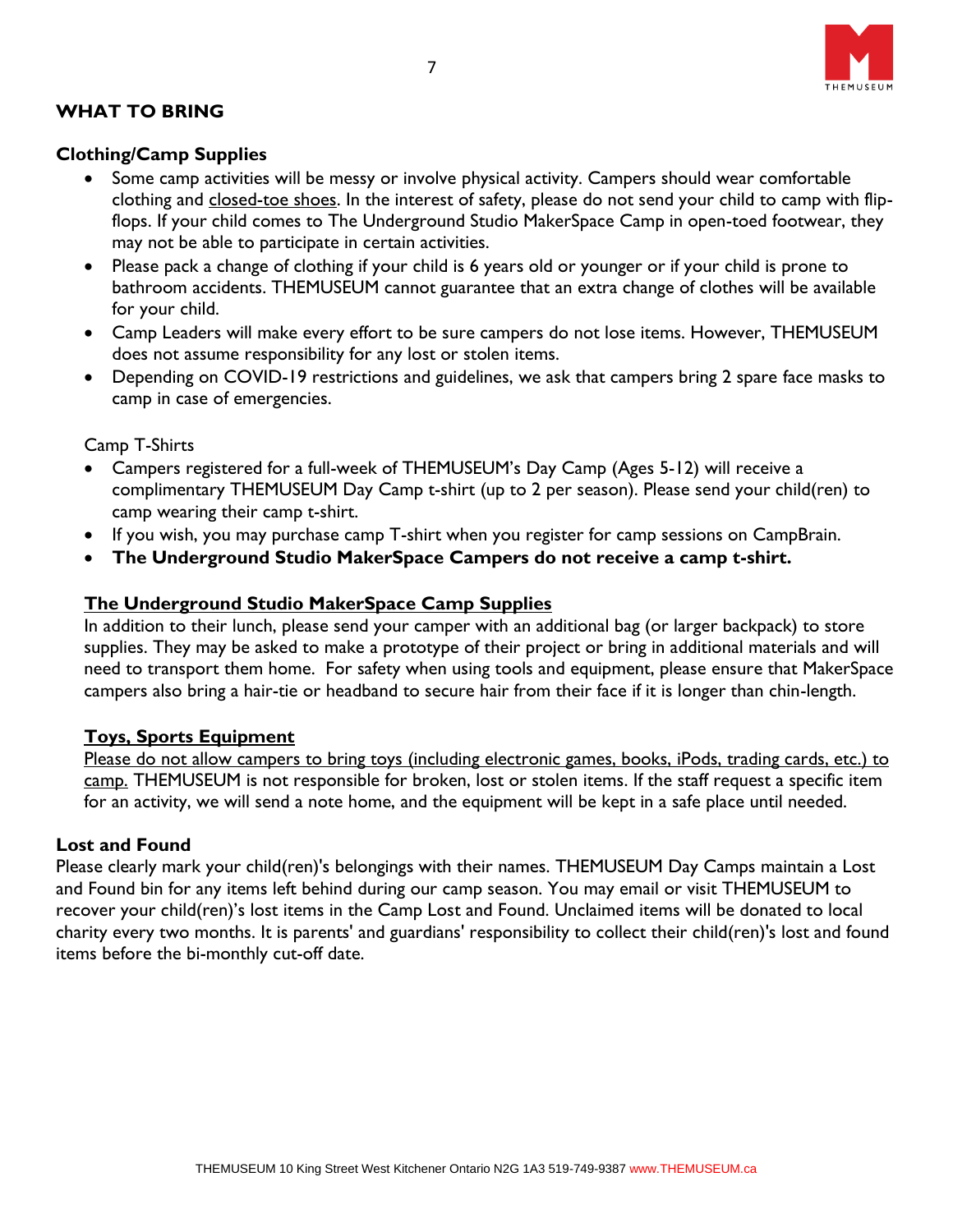

## <span id="page-7-0"></span>**HEALTH AND WELLNESS**

*Please see our COVID-19 Policies at the end of this document for further details.* 

<span id="page-7-1"></span>For your child's safety and well-being we ask that all guardians complete THEMUSEUM's Medical and Personal History Form in CampBrain which provides our staff with pertinent information about your child's health status, allergies, behavioral considerations and management strategies. Please be aware that withholding relevant details about your child's health and behavior denies THEMUSEUM staff access to the knowledge, tools, and strategies to ensure your child's safety, wellbeing and success at camp.



### **COVID-19 Amendments** *– Pre-existing Conditions*

For an ill camper who has a known alternative diagnosis provided by a health care professional, they may return to camp if they do not have a fever and their symptoms have been improving for at least 24 hours.

### <span id="page-7-2"></span>**Medications**

- If your child takes regular medicine during camp hours, the *Medications and Treatments* section of the Medical and Personal History Form must be completed in detail. If your child takes medication outside of camp hours that contain side effects that might affect their behavior and wellness at camp, please also list them in the *Medications and Treatments* section.
- If your child will take medication that is not a normal part of their lives during camp hours (e.g. cough medicine, short-term antibiotics), please fill out a Quick Note (at the end of this document) and clearly indicate the type of medication, the timing and the volume/amount that must be administered.
- Medication to be administered during camp hours must be in the original packaging in a clear bag with your child's name written on it.

**All medications must be given to staff. Campers are not allowed to keep any medications (prescribed or over-the-counter) in their personal belongings. Camp Staff carry medications on their person throughout the camp day and in the event of an emergency, Camp Staff can act accordingly and can assist in providing necessary medication. Exceptions are made for campers who carry medications on them at all times (e.g. Epi-Pens).**



### <span id="page-7-3"></span>**Accessibility**

• THEMUSEUM Day Camps work to be inclusive to children with special needs. Please inform camp staff, **in the Medical and Personal History Form** of any exceptionalities your child may have. This will allow us to best accommodate your child so that they have a successful time at camp. Please include details about the child's exceptionalities along with strategies that have proven successful in the past at home or at school.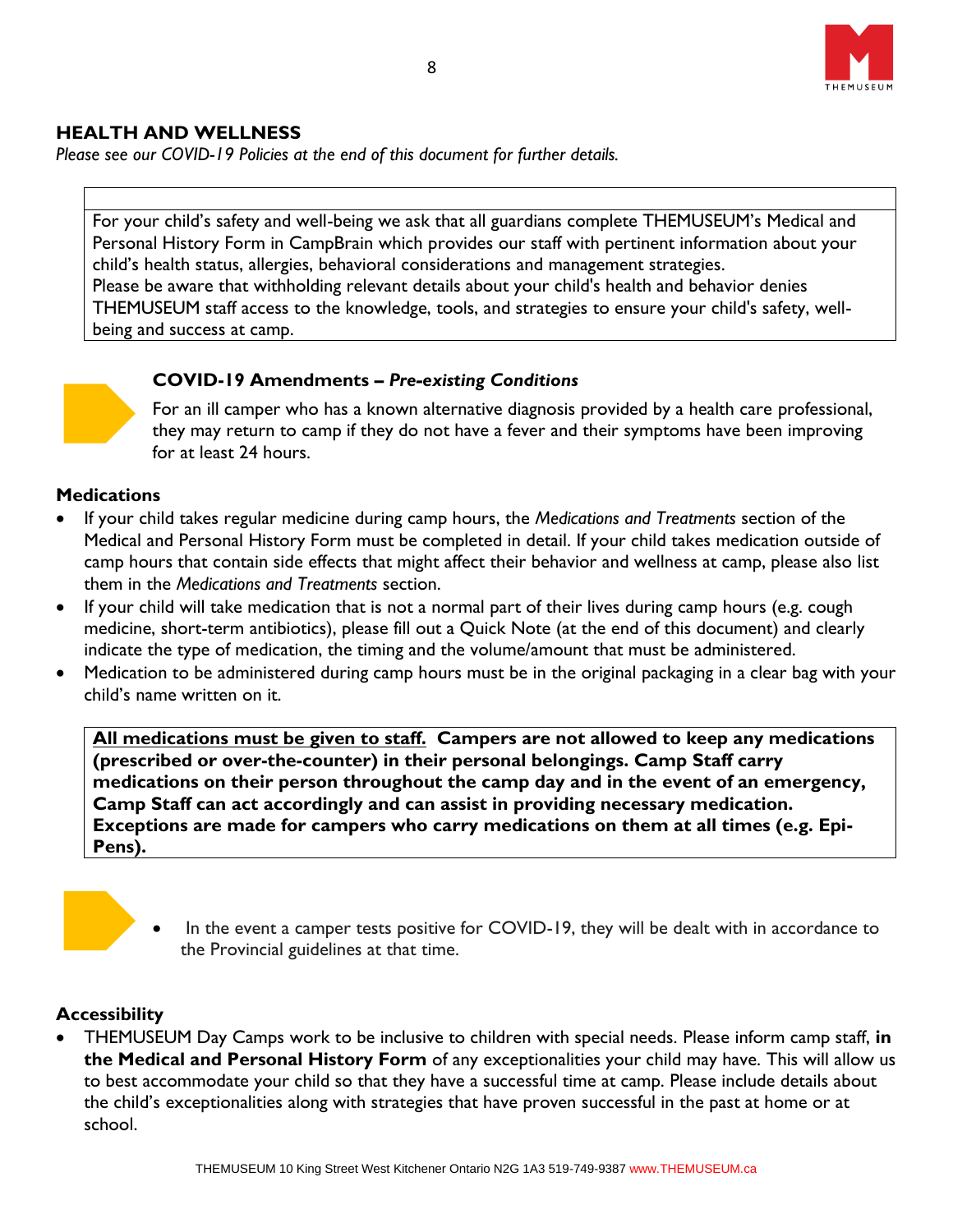

- It is recommended that a community support worker accompanies children with special needs. In some instances, a community worker will be **required**.
- Please include details about your child's Personal Support Worker (PSW) in the Special Assistance section of the Medical and Personal History Form.
- **THEMUSEUM cannot provide 1:1 care for campers with special needs.**
- If your child receives one-on-one support at school (e.g. with a dedicated Educational Assistant), requires withdrawal assistance, or is on a behaviour plan, you must provide your child with a community worker. Such options include:
	- o **Private care agencies or websites (e.g. Bartimus, Premier Home Care, Care.com)**
	- o **Resources available on the CHAP Resources section of respiteservices.com.**
	- o **For additional information and resources, please contact Extend-A-Family, a local support service.**

### **Extend-A-Family Waterloo Region**

91 Moore Ave Kitchener, Ontario Canada N2H 3S4 **Tel:** 519-741-0190 ext. 264

## **COVID-19 Amendments**

If a camper requires a support worker or other additional personal assistance, this worker is not included in the cohort count. However, that worker must remain with the cohort at all times and follow all policies and protocols for staff.

## <span id="page-8-0"></span>**Behaviour Policy**

- THEMUSEUM offers a safe environment for its campers. Therefore, a zero-tolerance policy for violence is in effect, including bullying and inappropriate language. A *Camper Behaviour Report* will be completed for any disruptive behaviour and parents will be notified.
- **Please review the [Communications and Feedback](#page-12-0) section of the manual for information about when parents will be contacted regarding behavioural concerns.**
- Please ensure your child is aware of THEMUSEUM's behaviour expectations outlined below.

### <span id="page-8-1"></span>• **Follow directions from Camp Leaders**

- o Camp Leaders will provide instructions for activities and guidance during supervised play. Following instructions is important for safety and success. Campers must also follow the directions of any special guests and performers.
- **Stay with the group**
	- $\circ$  Camp groups will stick together while on the gallery floor and while at offsite trips. Campers are not permitted to leave the group without permission or enter restricted areas.

## • **Respect themselves and others**

- $\circ$  THEMUSEUM has a zero-tolerance policy regarding physical aggression, verbal aggression and property destruction. Campers who physically or verbally assault Camp Staff and volunteers will be sent home. Campers should not go through another camper's belongings.
- **Communicate to your Camp Leaders**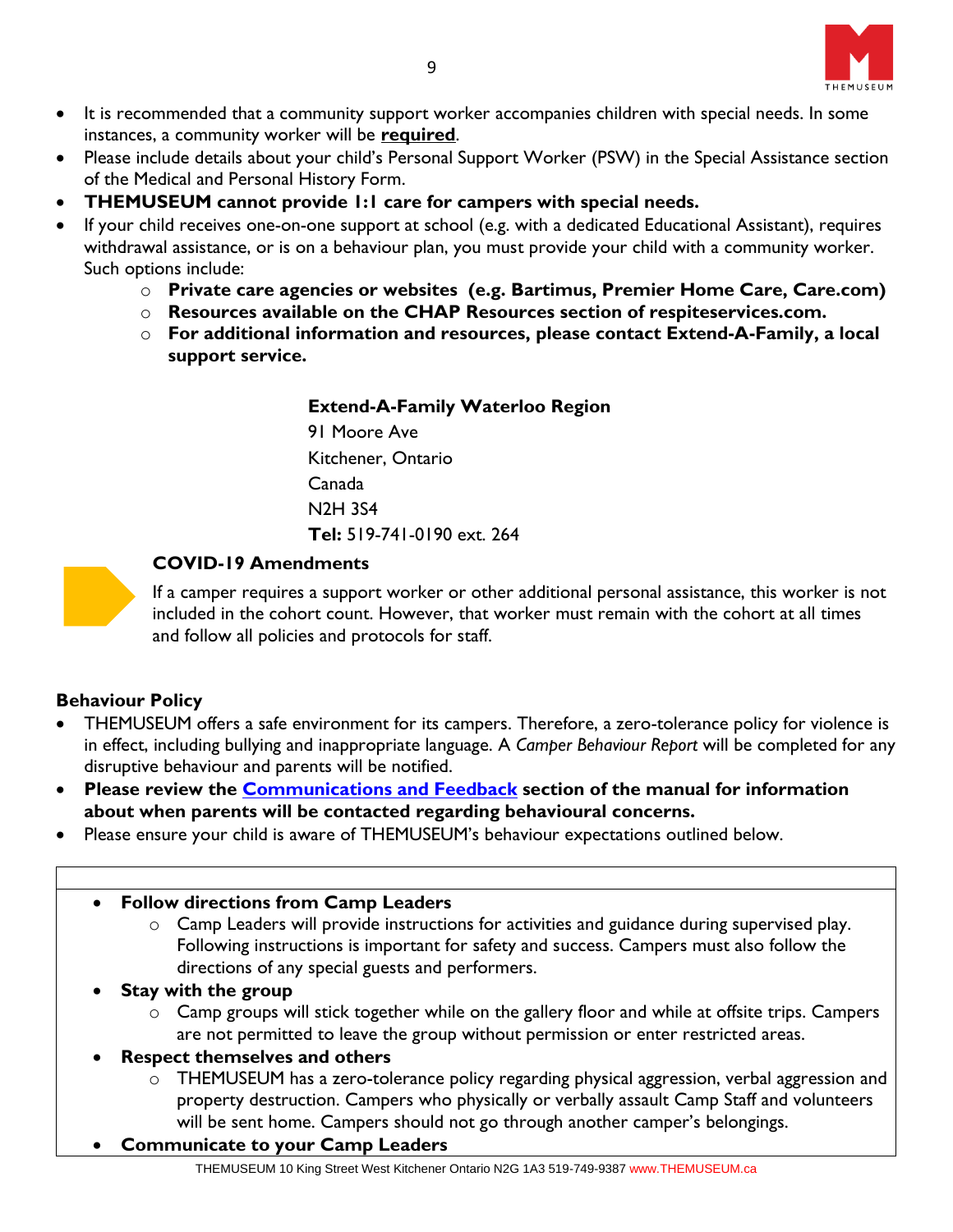

o Please ensure that your children are aware that they should come to Camp Leaders for help if they have any problems and that the staff are there to make sure everyone has a good time.

## <span id="page-9-0"></span>**Illness/Injury**

- If your child is ill, please do not send them to camp. THEMUSEUM does not have provisions for giving nursing care, other than immediate First Aid. Should a child come to camp and become ill, parents will be notified and asked to pick up their child.
- In the event of an emergency, THEMUSEUM will call an ambulance if necessary to transport your child to the nearest hospital for treatment, and you will be contacted immediately.
- If your child is diagnosed with a contagious condition during their time at camp or immediately after a camp, please notify Camp Staff immediately. All other parents will be notified as soon as possible.
- THEMUSEUM will not give refunds for any camp time missed due to illness.



In the event a camper tests positive for COVID-19, they will be dealt with in accordance to the Provincial guidelines at that time.

### <span id="page-9-1"></span>**Suspected Abuse or Neglect**

In accordance with Ontario's Child and Family Services Act, any camp personnel having reasonable cause to believe that a child known to them in their professional capacity may be abused or neglected shall immediately report the matter to their supervisor. Family & Children Services may be notified.

## <span id="page-9-2"></span>**Photos**

THEMUSEUM may take photographs of campers throughout the day camp session to be used in presentations, on THEMUSEUM's website, and in publicity pieces produced for THEMUSEUM. If you do not wish for photos/videos of your camper to be taken, please indicate so on "THEMUSEUM Camp Policies and Authorizations" form.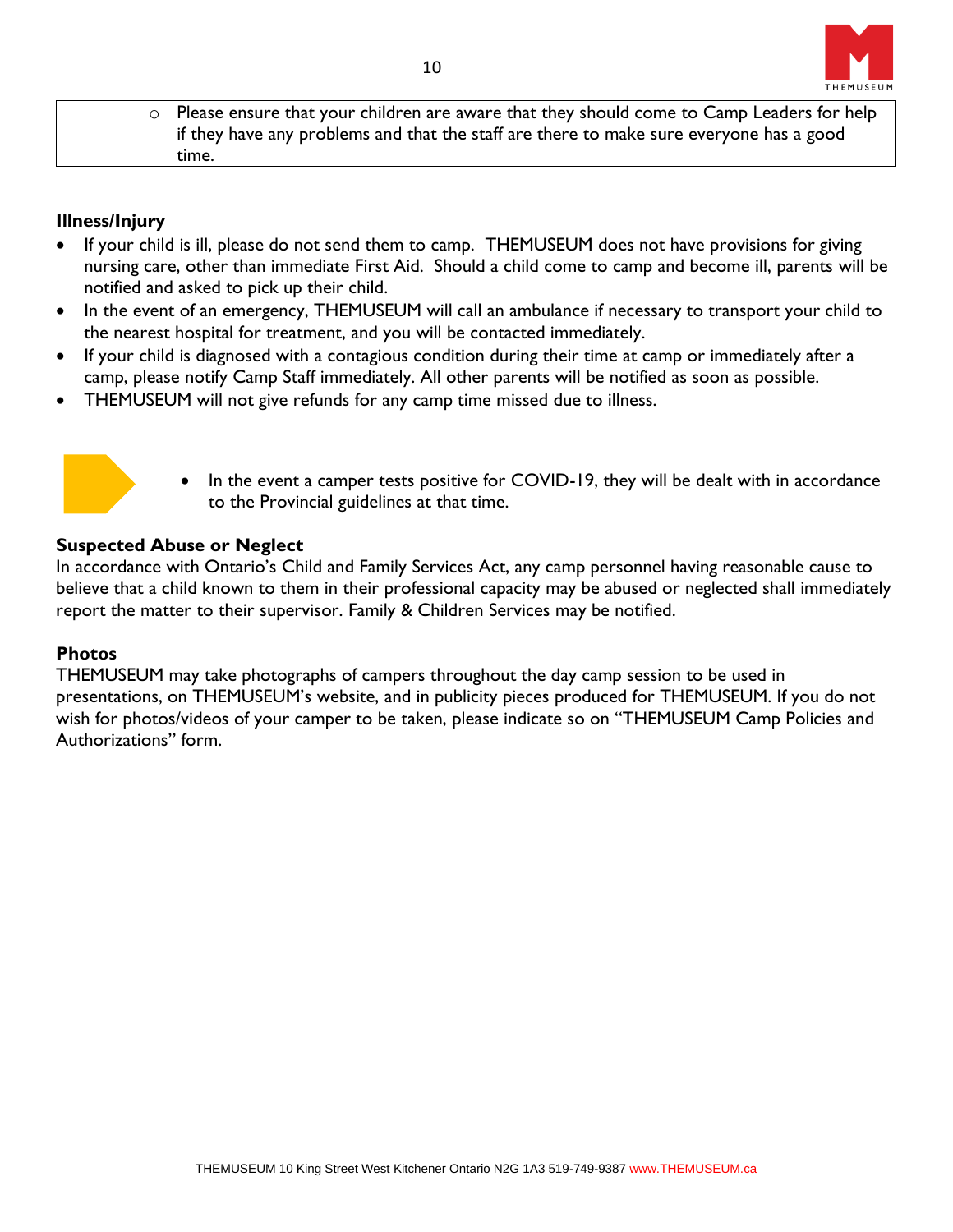

## <span id="page-10-0"></span>**IN-PERSON CAMP PROGRAMMING**

### <span id="page-10-1"></span>**Staffing**

All of our Day Camp Leaders (aged 18 years or older) are trained to work with children through THEMUSEUM's year-round public and education programs and have valid First Aid and CPR training.

Additional day camp volunteers (ages 14+) have been screened and trained by THEMUSEUM staff. All staff and volunteers (ages 18+) have submitted to Vulnerable Sector Police Checks. Volunteers and students under the age of 18 years have submitted character references.

## <span id="page-10-2"></span>**THEMUSEUM Day Camp (5- 12 years)**

Campers are separated into smaller groups who spend time in separate spaces as camp activities are designed to be age-appropriate. THEMUSEUM aims to maintain 1:10 ratio with staff and campers at all times. **Proof of age may be requested at any time.** 

Throughout the day, campers will participate in a number of activities designed to be educational, ageappropriate and fun. We ensure that campers get adequate nutrition breaks and free time to play and engage with other campers. During the *summer*, campers spend the morning outside at nearby parks for some fresh air and chance to play. During other times of the day, campers engage in structured programs and activities. These structured programs and activities include but are not limited to: crafts, science experiments, free-time in the galleries, access to public shows at THEMUSEUM, workshops with special guests and games.

| <b>Time</b>     | <b>Activity</b>                                                 |
|-----------------|-----------------------------------------------------------------|
| $8:00 - 9:00$   | Extended supervision available at no charge (supervised play on |
|                 | the $I^{st}$ floor)                                             |
| $9:00 - 9:30$   | Introductions, Rules, Icebreakers                               |
| $9:30 - 10:00$  | Briefing on the day's theme and icebreakers                     |
| $10:00 - 10:30$ | <b>Morning Snack</b>                                            |
| $10:30 - 12:00$ | <b>Structured Programs and Activities</b>                       |
| $12:00 - 1:00$  | Lunch                                                           |
| $1:00 - 2:30$   | <b>Structured Programs and Activities</b>                       |
| $2:30 - 3:00$   | <b>Afternoon Snack</b>                                          |
| $3:00 - 3:45$   | <b>Structured Programs and Activities</b>                       |
| $3:45 - 4:00$   | Debrief and Cleanup                                             |
| $4:00 - 5:30$   | Extended supervision available at no charge                     |

The sample schedule below gives an overview of each day's structure:

# <span id="page-10-3"></span>**Underground Studio MakerSpace Day Camp (9- 14 years)**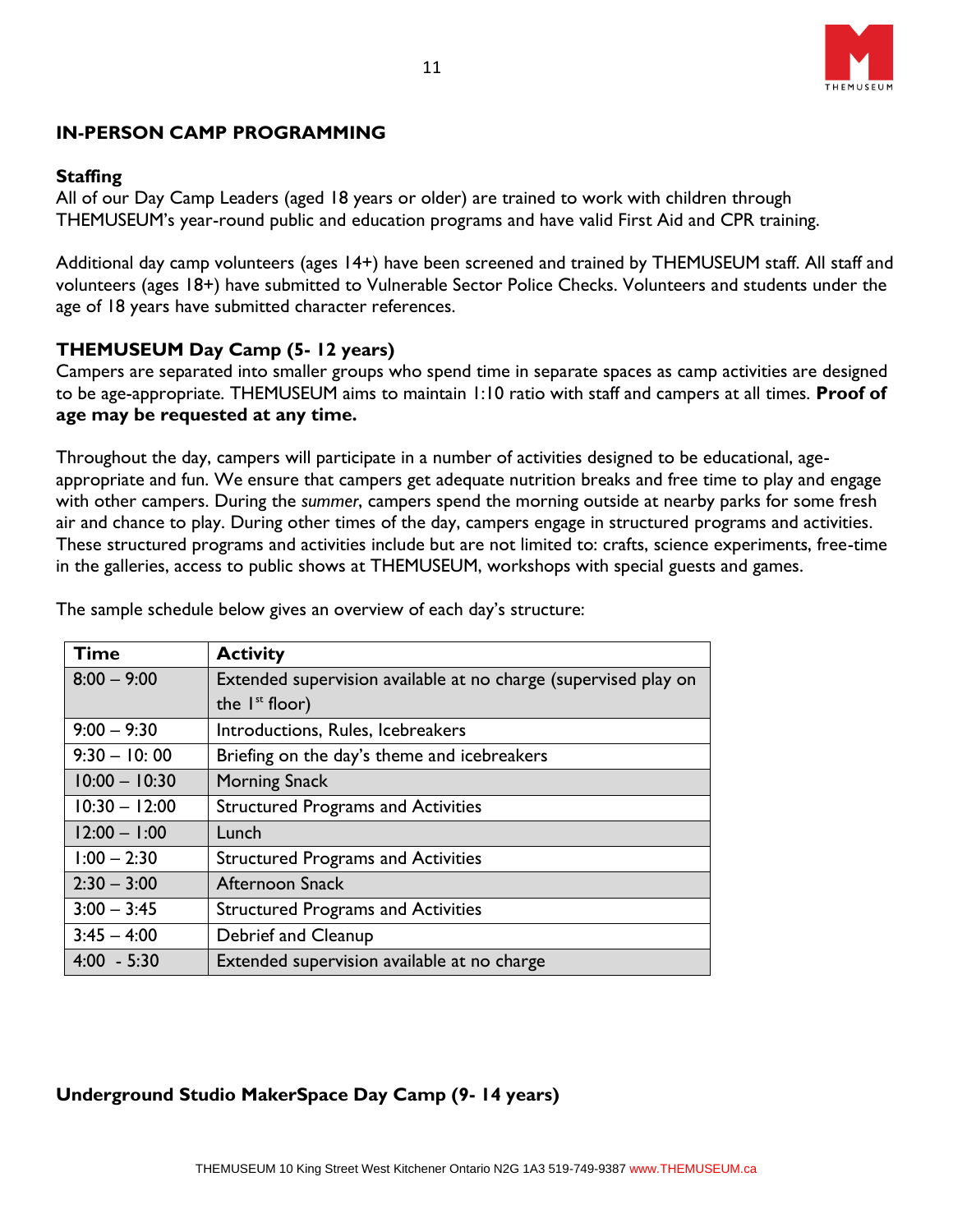

During the day campers will learn about the technology and equipment they will be using throughout the camp to create their project. The workshops in The Underground Studio MakerSpace are designed to be ageappropriate, fun and safe. As it is a makerspace and the end goal is to create something new and exciting, the day has many structured activities. We ensure that campers get adequate training on the tools so they are confident and safe. In addition to the structured workshops, campers will also have an opportunity to explore THEMUSEUM's exhibitions, enjoy two nutrition breaks and lunch. It is important to note that all campers learn at a different pace and some come with previous maker experience. Camp in The Underground Studio MakerSpace is project-based. This means that by the end of the camp, each camper will go home with project(s) at varying levels of completion. The level of completion is not a reflection of your camper's "success". What we learn in the process of hands-on work is more valuable than the final piece. This is all part of the experience in The Underground Studio MakerSpace that allows us to learn and grow as makers.

| <b>Time</b>     | <b>Activity</b>                                       |
|-----------------|-------------------------------------------------------|
| $8:30 - 9:00$   | Extended supervision available at no charge           |
| $9:00 - 9:40$   | Introductions, Rules, Icebreakers                     |
| $10:00 - 10:15$ | <b>Morning Snack</b>                                  |
| $10:15 - 12:00$ | Program: Hands-on activity                            |
| $12:00 - 12:30$ | Lunch                                                 |
| $1:10 - 1:50$   | Exhibition exploration                                |
| $2:00 - 2:10$   | Afternoon Snack                                       |
| $2:10 - 3:45$   | Testing out the final product and fixing if necessary |
| $3:45 - 4:00$   | Clean-up                                              |
| $4:00 - 5:30$   | Extended supervision available at no charge           |

The sample schedule below gives an overview of each day's structure: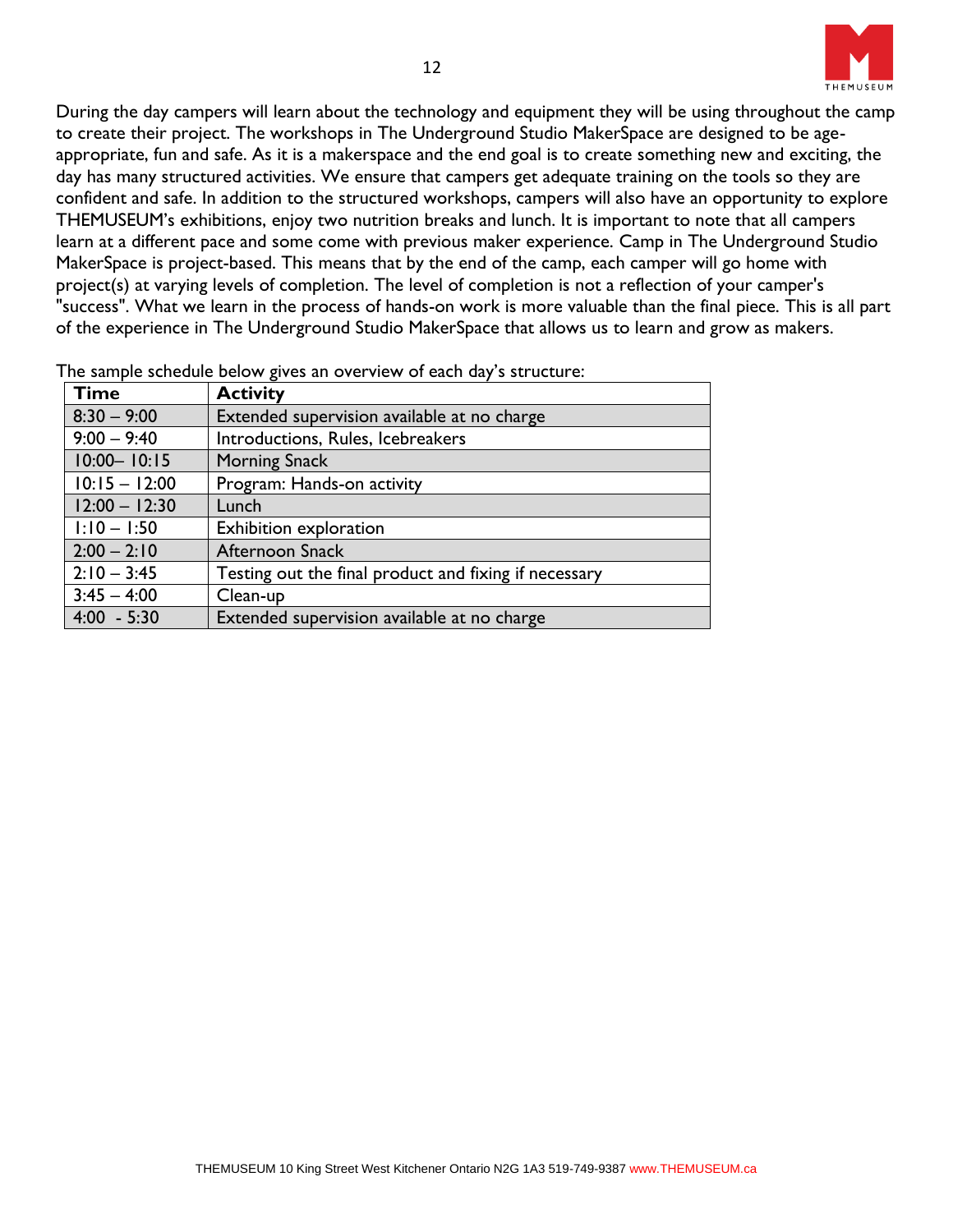

# <span id="page-12-0"></span>**COMMUNICATION AND FEEDBACK**

We encourage open communication with parents and guardians.

### **Communication In-Person**

- If you need to get a message to your child or the camp staff during the day, call the Guest Services desk (8:30 am to 5:30 pm at  $519-749-9387 \times 221$ ). The front desk staff will relay the message to the appropriate staff member.
- The use of cell phones by campers during camp time is not permitted. Special situations can be assessed on an individual basis.
- For camps, you may always e-mail [Camps@THEMUSEUM.ca](mailto:Camps@THEMUSEUM.ca).

## **Parents should inform THEMUSEUM if:**

- Information on your registration form has changed (See the table below)
- Someone other than those listed on the registration form is picking up your camper (fill out a Quick Note).
- A camper will be arriving late to camp or will not be attending camp (due to illness, etc.)
- A change occurs in your child's life that alters their attitude, behaviour or causes emotional upset (see table below)

## **Registration Changes**

If you wish to make any changes to your registration or your child's profile please email Camps@THEMUSEUM.ca with the following details and we will process your request within 10 business days.

*Group Request Form Changes*

Subject Line: "Group Request Form Changes - *Camper's Full Name"*

Body text must include: Your full name (as it appears in your household details), your child(ren)'s full name, the full name and age of the camper you wish for your child(ren) to be grouped with and the specific dates this group request applies to.

*Transfers to a new camp*

Subject Line: "Camp Transfer - Camper's Full Name"

Body text must include: Your full name (as it appears in your household details), your child(ren)'s full name, the camp your child is registered for, and the camp you wish to transfer to.

*Cancellations*

Subject Line: "Camp Cancellation – Camper's Full Name"

Body text must include: Your full name (as it appears in your household details), your child(ren)'s full name, the day your child is registered for, the cancellation option you wish to use: free transfer (see above), 100% refund on a THEMUSEUM gift card, 50% registration refund to your credit card.

*Health, Wellness, Behaviour Updates*

Subject Line: "Health and Wellness Changes – Camper's Full Name"

Body text must include: Your full name (as it appears in your household details), your child(ren)'s full name, the week your child is registered for, the specific changes you would like made to each camper's wellness profile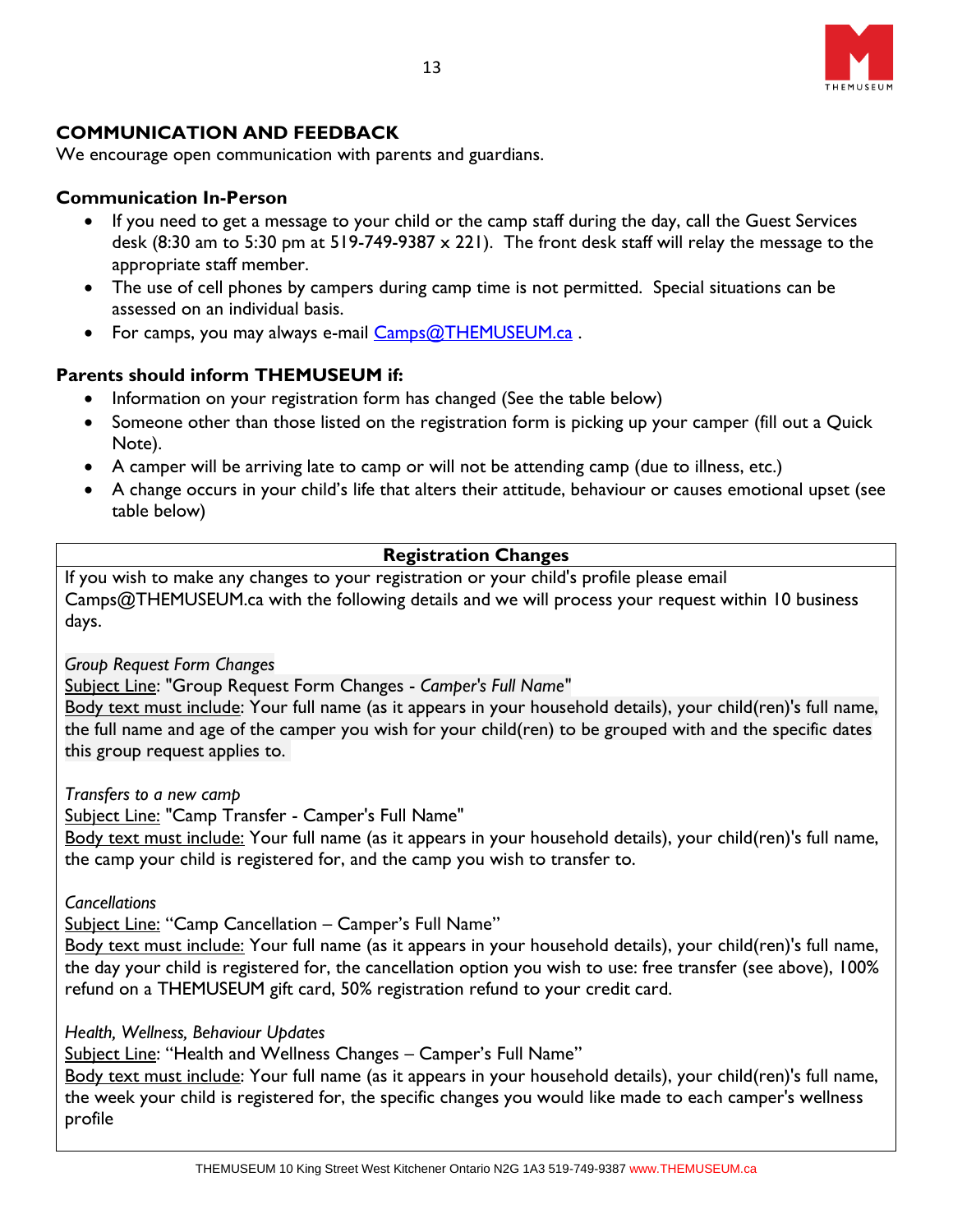

### *Name or Gender Changes*

Subject Line: "Name/Gender Change - *Camper's Full Name as listed in CampBrain"*

Body text must include: Your full name (as it appears in your household details), your child's listed full name, the updated name/preferred nickname/preferred name, and/or updated gender information. (At this time CampBrain only offers a binary gendering system and is in the development process of an updated gender system.)

### **Parents will be contacted immediately if:**

- Your child has received an injury that may require immediate medical attention.
- Your child exhibits a medical condition that may be contagious or threatening to others such as COVID-19.
- Your child is ill and unable to participate in the daily activities.
- Your child exhibits a pattern of disruptive behaviour that interferes with the programming or other children.
- Your child exhibits a pattern of behaviour that effects the safety and wellbeing of staff or other campers.

### **Parents will be notified at pickup time if:**

- Your child has a minor injury that does not require a professional in the medical field.
- Your child complains of non-emergency condition or symptom.
- Your child exhibits minor inappropriate behaviour.
- THEMUSEUM wants to share your child's accomplishments with you.

### **Post-Camp Survey**

As part of your pre-camp and post-camp emails, you will receive a link to our camp evaluation survey. This survey will take 8-10 minutes to complete with your child and will help us improve our registration process and camp programming. Please take the time to fill out this survey. You can find a link to our feedback survey at www.THEMUSEUM.ca/Camps.

Thank you for registering your child(ren) with THEMUSEUM's Day Camps. We look forward to meeting each camper.

If you have any additional questions regarding programming, please contact:

### **THEMUSEUM Day Camps**

[Camps@THEMUSEUM.ca](mailto:Camps@THEMUSEUM.ca) 519-749-9387 ext.221